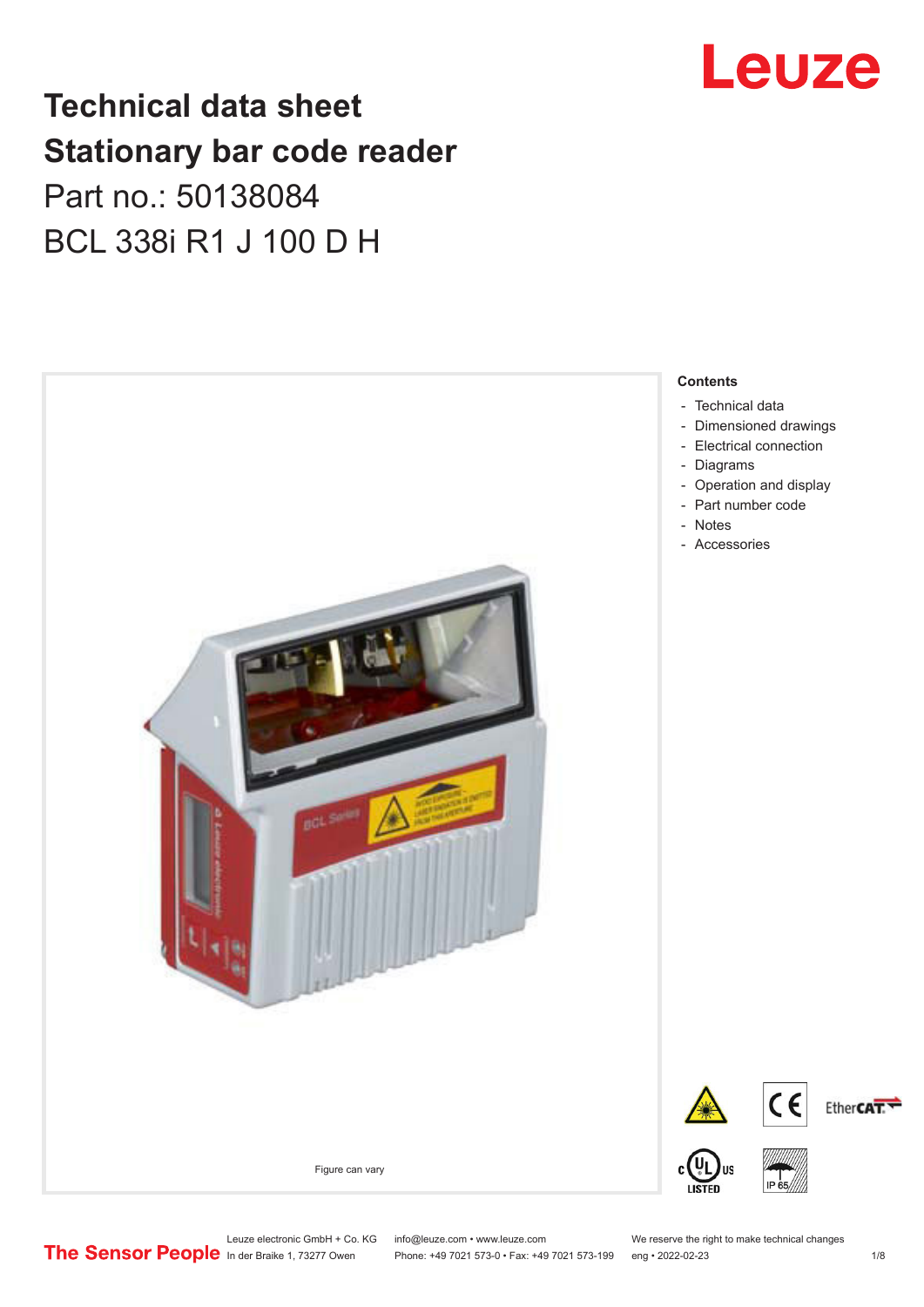### <span id="page-1-0"></span>**Technical data**

## Leuze

| <b>Basic data</b>                               |                                                                  |
|-------------------------------------------------|------------------------------------------------------------------|
| Series                                          | <b>BCL 300i</b>                                                  |
| <b>Special version</b>                          |                                                                  |
| <b>Special version</b>                          | Heating                                                          |
| <b>Functions</b>                                |                                                                  |
| <b>Functions</b>                                | Alignment mode                                                   |
|                                                 | AutoConfig                                                       |
|                                                 | AutoControl                                                      |
|                                                 | AutoReflAct                                                      |
|                                                 | Code fragment technology                                         |
|                                                 | Heating                                                          |
|                                                 | <b>LED</b> indicator                                             |
|                                                 | Reference code comparison                                        |
|                                                 |                                                                  |
| <b>Characteristic parameters</b>                |                                                                  |
| <b>MTTF</b>                                     | 110 years                                                        |
| <b>Read data</b>                                |                                                                  |
| Code types, readable                            | 2/5 Interleaved                                                  |
|                                                 | Codabar                                                          |
|                                                 | Code 128                                                         |
|                                                 | Code 39                                                          |
|                                                 | Code 93                                                          |
|                                                 | <b>EAN 8/13</b>                                                  |
|                                                 | GS1 Databar Expanded                                             |
|                                                 | <b>GS1 Databar Limited</b>                                       |
|                                                 | <b>GS1 Databar Omnidirectional</b>                               |
|                                                 | <b>UPC</b>                                                       |
| Scanning rate, typical                          | $1,000$ scans/s                                                  |
| Bar codes per reading gate, max.<br>number      | 64 Piece(s)                                                      |
| <b>Optical data</b>                             |                                                                  |
|                                                 |                                                                  |
| <b>Reading distance</b>                         | 100  600 mm                                                      |
| <b>Light source</b>                             | Laser, Red                                                       |
| Wavelength                                      | 655 nm                                                           |
| Laser class                                     | 1, IEC/EN 60825-1:2014                                           |
| <b>Transmitted-signal shape</b>                 | Continuous                                                       |
| Usable opening angle (reading field<br>opening) | 60°                                                              |
| <b>Modulus size</b>                             | $0.50.8$ mm                                                      |
| <b>Reading method</b>                           | Raster scanner with deflecting mirror                            |
| <b>Beam deflection</b>                          | By means of rotating polygon mirror<br>wheel + deflecting mirror |
| Light beam exit                                 | Lateral with deflecting mirror                                   |
| Raster (number of lines)                        | 8 Piece(s)                                                       |
| Scanning field at scanner distance of<br>100 mm | 17 mm                                                            |
| Scanning field at scanner distance of           | 27 mm                                                            |

| Performance data                               |                                                                                               |
|------------------------------------------------|-----------------------------------------------------------------------------------------------|
| Supply voltage U <sub>R</sub>                  | 18  30 V, DC                                                                                  |
| Power consumption, max.                        | 27 W                                                                                          |
| Inputs/outputs selectable                      |                                                                                               |
| Output current, max.                           | 60 mA                                                                                         |
| Number of inputs/outputs selectable 2 Piece(s) |                                                                                               |
| Input current, max.                            | 8 mA                                                                                          |
| Interface                                      |                                                                                               |
| Type                                           | EtherCAT                                                                                      |
|                                                |                                                                                               |
| <b>EtherCAT</b>                                |                                                                                               |
| <b>Function</b>                                | Process                                                                                       |
| <b>Transmission protocol</b>                   | EtherCAT, CoE and EoE                                                                         |
| <b>Service interface</b>                       |                                                                                               |
|                                                |                                                                                               |
| <b>Type</b>                                    | <b>USB 2.0</b>                                                                                |
|                                                |                                                                                               |
| <b>USB</b><br><b>Function</b>                  |                                                                                               |
|                                                | Configuration via software                                                                    |
| <b>Connection</b>                              |                                                                                               |
| <b>Number of connections</b>                   |                                                                                               |
|                                                | 1 Piece(s)                                                                                    |
| <b>Connection 1</b>                            |                                                                                               |
| <b>Function</b>                                | <b>BUS IN</b>                                                                                 |
|                                                | <b>BUS OUT</b>                                                                                |
|                                                | Connection to device                                                                          |
|                                                | Data interface                                                                                |
|                                                | PWR / SW IN / OUT                                                                             |
|                                                | Service interface                                                                             |
| Type of connection                             | Plug connector, It is essential to use a<br>connection unit when commissioning the<br>device. |
| No. of pins                                    | $32 - pin$                                                                                    |
| <b>Type</b>                                    | Male                                                                                          |
| <b>Mechanical data</b>                         |                                                                                               |
| Design                                         | Cubic                                                                                         |
| Dimension (W x H x L)                          | 103 mm x 44 mm x 96 mm                                                                        |
| <b>Housing material</b>                        | Metal                                                                                         |
| <b>Metal housing</b>                           | Diecast aluminum                                                                              |
| Lens cover material                            | Glass                                                                                         |
| Net weight                                     | 350 g                                                                                         |
| <b>Housing color</b>                           | Red                                                                                           |
|                                                | Silver                                                                                        |
| <b>Type of fastening</b>                       | Dovetail grooves                                                                              |
|                                                | Fastening on back                                                                             |
|                                                | Via optional mounting device                                                                  |
| <b>Operation and display</b>                   |                                                                                               |
| Type of display                                | LED                                                                                           |
|                                                | Monochromatic graphic display, 128 x 32                                                       |
|                                                | pixels                                                                                        |
| <b>Number of LEDs</b>                          | 2 Piece(s)                                                                                    |
| Type of configuration                          | Via web browser                                                                               |
|                                                |                                                                                               |
| <b>Operational controls</b>                    | Button(s)                                                                                     |

**Electrical data**

**200 mm**

**300 mm**

**400 mm**

**Protective circuit** Polarity reversal protection

48 mm

**Scanning field at scanner distance of**  38 mm

**Scanning field at scanner distance of**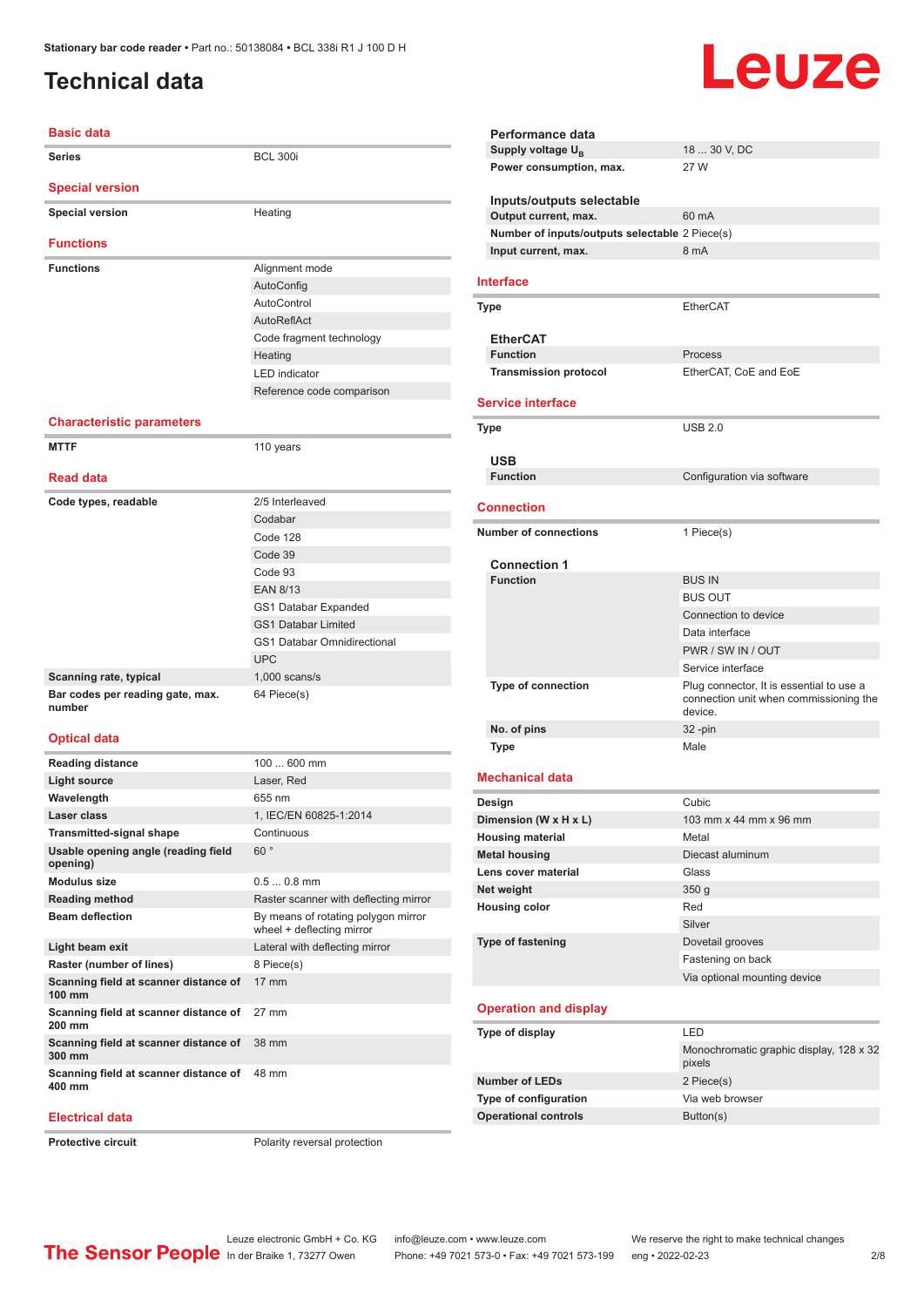### <span id="page-2-0"></span>**Technical data**

# Leuze

#### **Environmental data**

| Ambient temperature, operation     | $-3540 °C$  |
|------------------------------------|-------------|
| Ambient temperature, storage       | $-20$ 70 °C |
| Relative humidity (non-condensing) | $090\%$     |

#### **Certifications**

| Degree of protection                                               | IP 65                    |
|--------------------------------------------------------------------|--------------------------|
| <b>Protection class</b>                                            | $\mathbf{III}$           |
| <b>Certifications</b>                                              | c UL US                  |
| Test procedure for EMC in accordance EN 55022<br>with standard     |                          |
|                                                                    | EN 61000-4-2, -3, -4, -6 |
| Test procedure for shock in<br>accordance with standard            | IEC 60068-2-27, test Ea  |
| Test procedure for continuous shock<br>in accordance with standard | IEC 60068-2-29, test Eb  |
| Test procedure for vibration in<br>accordance with standard        | IEC 60068-2-6, test Fc   |

#### **Classification**

| <b>Customs tariff number</b> | 84719000 |
|------------------------------|----------|
| <b>ECLASS 5.1.4</b>          | 27280102 |
| ECLASS 8.0                   | 27280102 |
| <b>ECLASS 9.0</b>            | 27280102 |
| ECLASS 10.0                  | 27280102 |
| ECLASS 11.0                  | 27280102 |
| ECLASS 12.0                  | 27280102 |
| <b>ETIM 5.0</b>              | EC002550 |
| <b>ETIM 6.0</b>              | EC002550 |
| <b>ETIM 7.0</b>              | EC002550 |
|                              |          |

#### **Dimensioned drawings**

All dimensions in millimeters



A Optical axis

 $\overline{8}$ 

- B Deflection angle of the laser beam: ± 30 °
- C M4 thread (5 deep)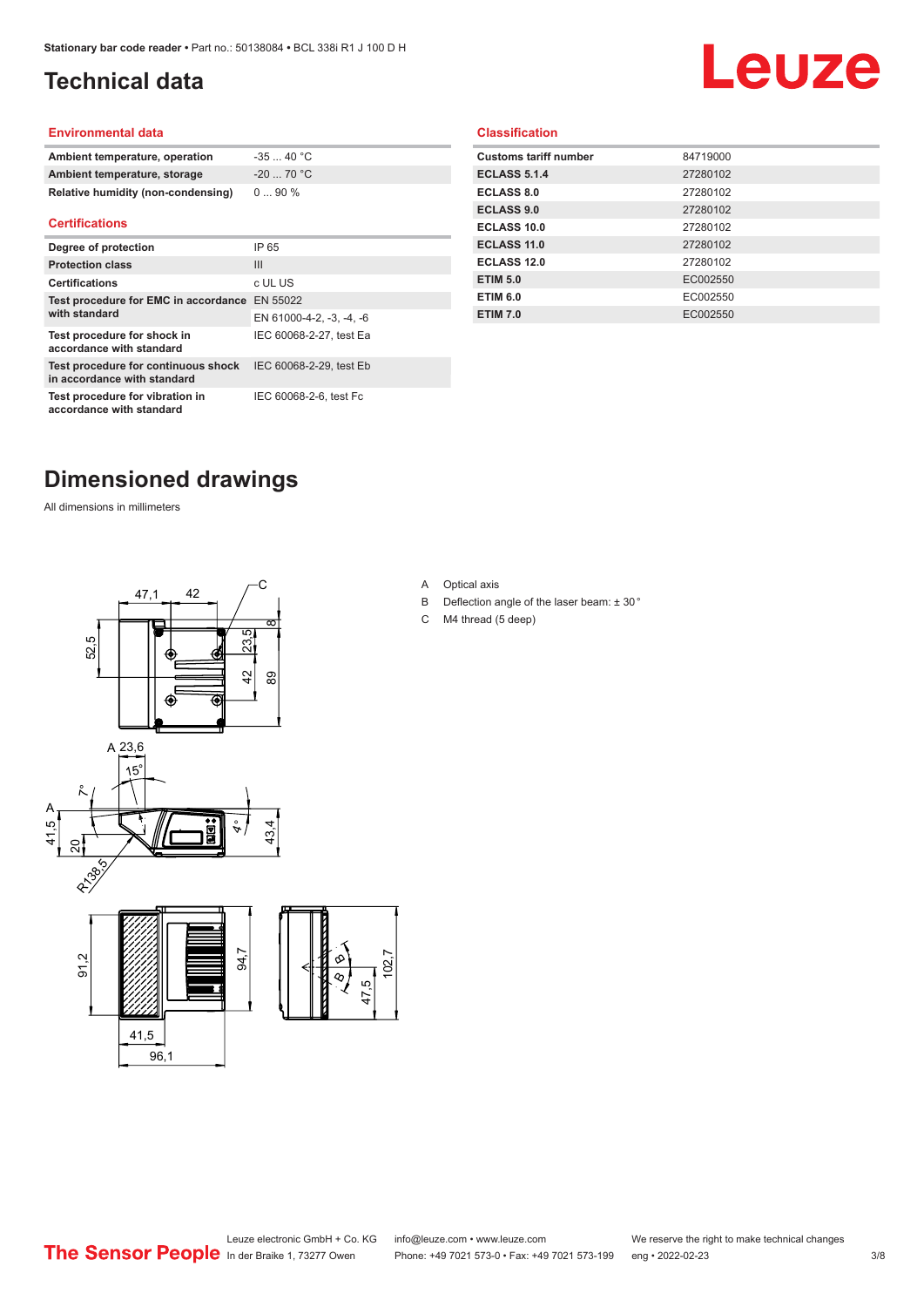#### <span id="page-3-0"></span>**Electrical connection**

## Leuze

#### **Connection 1**

| <b>Function</b>           | <b>BUS IN</b>                                                              |
|---------------------------|----------------------------------------------------------------------------|
|                           | <b>BUS OUT</b>                                                             |
|                           | Connection to device                                                       |
|                           | Data interface                                                             |
|                           | PWR / SW IN / OUT                                                          |
|                           | Service interface                                                          |
| <b>Type of connection</b> | Plug connector                                                             |
| Type of connection        | It is essential to use a connection unit when<br>commissioning the device. |
| No. of pins               | $32 - pin$                                                                 |
| <b>Type</b>               | Male                                                                       |

#### **Diagrams**

#### Reading field curve



x Reading field distance [mm]

y Reading field width [mm]

### **Operation and display**

| <b>LED</b> |            | <b>Display</b>                        | <b>Meaning</b>                  |
|------------|------------|---------------------------------------|---------------------------------|
|            | <b>PWR</b> | Green, flashing                       | Device ok, initialization phase |
|            |            | Green, continuous light               | Device OK                       |
|            |            | Green, briefly off - on               | Reading successful              |
|            |            | green, briefly off - briefly red - on | Reading not successful          |
|            |            | Orange, continuous light              | Service mode                    |
|            |            |                                       |                                 |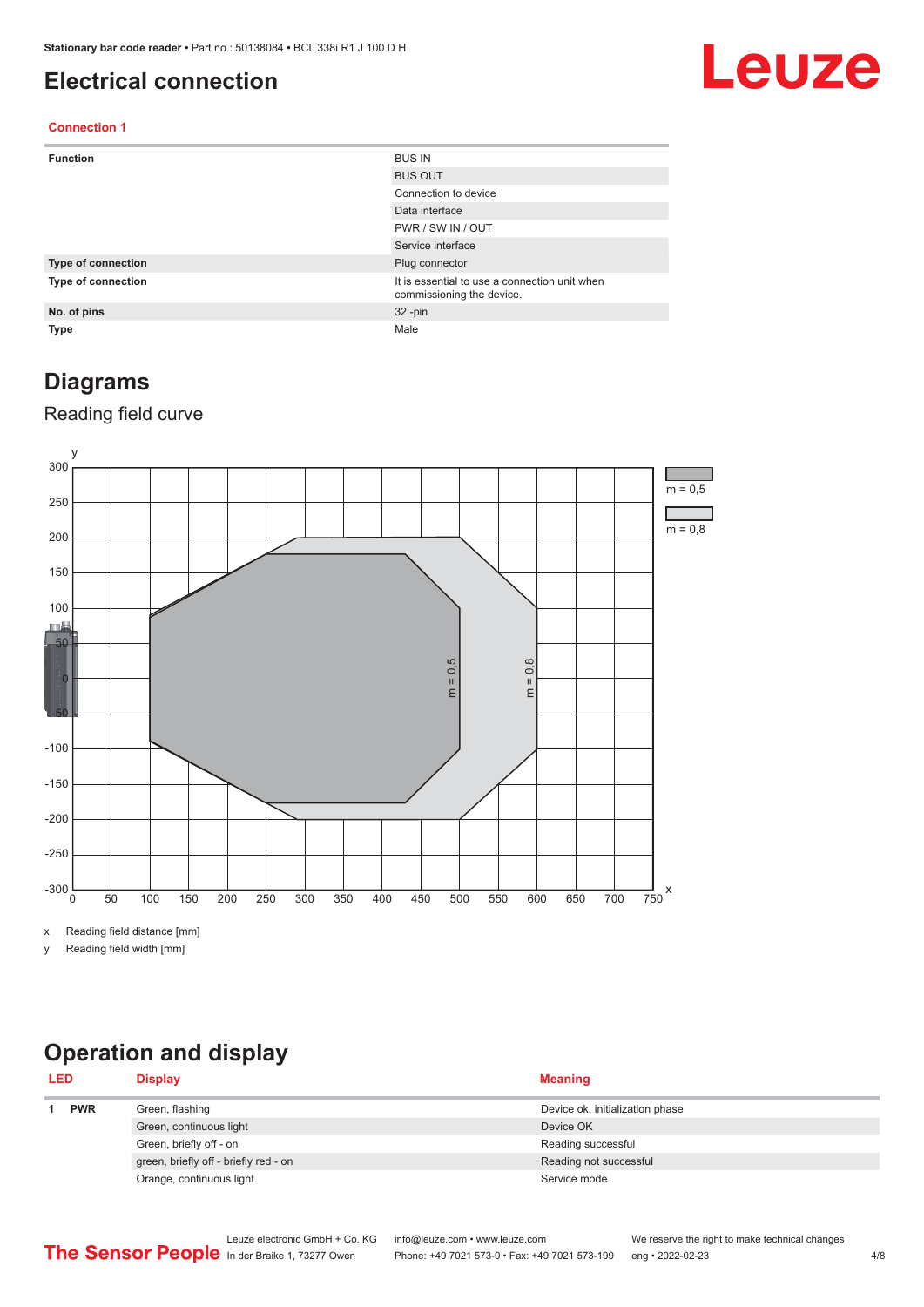#### <span id="page-4-0"></span>**Operation and display**

## Leuze

| LED         |            | <b>Display</b>          | <b>Meaning</b>         |
|-------------|------------|-------------------------|------------------------|
|             | <b>PWR</b> | Red, flashing           | Device OK, warning set |
|             |            | Red, continuous light   | Error, device error    |
| $2^{\circ}$ | <b>NET</b> | Green, flashing         | Initialization         |
|             |            | Green, continuous light | Bus operation ok       |
|             |            | Red, flashing           | Communication error    |
|             |            | Red, continuous light   | Bus error              |

#### **Part number code**

Part designation: **BCL XXXX YYZ AAA BB CCCC**

| <b>BCL</b>         | <b>Operating principle</b><br>BCL: bar code reader                                                                                                                                                                                       |
|--------------------|------------------------------------------------------------------------------------------------------------------------------------------------------------------------------------------------------------------------------------------|
| <b>XXXX</b>        | Series/interface (integrated fieldbus technology)<br>300i: RS 232 / RS 422 (stand-alone)<br>301i: RS 485 (multiNet slave)<br>304i: PROFIBUS DP<br>308i: EtherNet TCP/IP, UDP<br>338i: EtherCAT<br>348i: PROFINET RT<br>358i: EtherNet/IP |
| YY                 | <b>Scanning principle</b><br>S: line scanner (single line)<br>R1: line scanner (raster)<br>O: oscillating-mirror scanner (oscillating mirror)                                                                                            |
| z                  | <b>Optics</b><br>N: High Density (close)<br>M: Medium Density (medium distance)<br>F: Low Density (remote)<br>L: Long Range (very large distances)<br>J: ink-jet (depending on the application)                                          |
| <b>AAA</b>         | <b>Beam exit</b><br>100: lateral<br>102: front                                                                                                                                                                                           |
| <b>BB</b>          | <b>Special equipment</b><br>D: With display<br>H: With heating<br>DH: optionally with display and heating<br>P: plastic exit window                                                                                                      |
| CCCC               | <b>Functions</b><br>F007: optimized process data structure                                                                                                                                                                               |
| <b>Sales State</b> |                                                                                                                                                                                                                                          |

| <b>Note</b>                                                                                       |
|---------------------------------------------------------------------------------------------------|
| Vector A list with all available device types can be found on the Leuze website at www.leuze.com. |

#### **Notes**

| Observe intended use!                                                                                                                                                                                                      |
|----------------------------------------------------------------------------------------------------------------------------------------------------------------------------------------------------------------------------|
| $\%$ This product is not a safety sensor and is not intended as personnel protection.<br>↓ The product may only be put into operation by competent persons.<br>♦ Only use the product in accordance with its intended use. |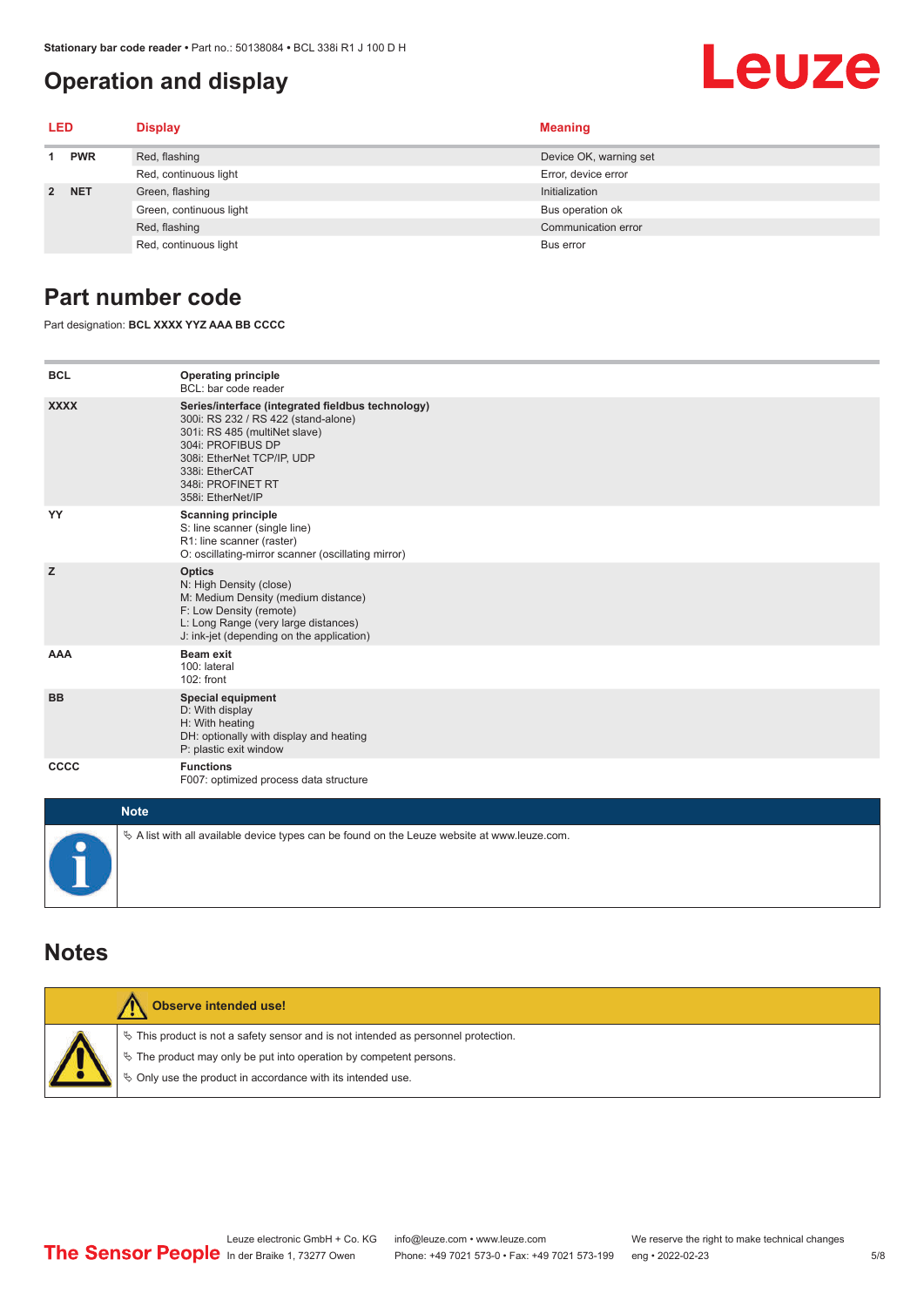#### <span id="page-5-0"></span>**Notes**

|   | <b>ATTENTION! LASER RADIATION - CLASS 1 LASER PRODUCT</b>                                                                                                                                                                                                                                                                                                                                                                                                                                                                                                   |
|---|-------------------------------------------------------------------------------------------------------------------------------------------------------------------------------------------------------------------------------------------------------------------------------------------------------------------------------------------------------------------------------------------------------------------------------------------------------------------------------------------------------------------------------------------------------------|
| 纂 | The device satisfies the requirements of IEC/EN 60825-1:2014 safety requlations for a product of laser class 1 and complies with 21 CFR 1040.10 except<br>for conformance with IEC 60825-1 Ed. 3., as described in Laser Notice No. 56, dated May 8, 2019.<br>$\&$ Observe the applicable statutory and local laser protection regulations.<br>$\%$ The device must not be tampered with and must not be changed in any way.<br>There are no user-serviceable parts inside the device.<br>Repairs must only be performed by Leuze electronic GmbH + Co. KG. |

#### **Accessories**

#### Connection technology - Connection cables

|   |   | Part no. | <b>Designation</b>      | <b>Article</b>   | <b>Description</b>                                                                                                                                                                            |
|---|---|----------|-------------------------|------------------|-----------------------------------------------------------------------------------------------------------------------------------------------------------------------------------------------|
| ≌ | W | 50132079 | KD U-M12-5A-V1-<br>050  | Connection cable | Connection 1: Connector, M12, Axial, Female, A-coded, 5-pin<br>Connection 2: Open end<br>Shielded: No<br>Cable length: 5,000 mm<br>Sheathing material: PVC                                    |
|   |   | 50135074 | KS ET-M12-4A-P7-<br>050 | Connection cable | Suitable for interface: Ethernet<br>Connection 1: Connector, M12, Axial, Male, D-coded, 4-pin<br>Connection 2: Open end<br>Shielded: Yes<br>Cable length: 5,000 mm<br>Sheathing material: PUR |

#### Connection technology - Interconnection cables

|                           |                                                                                                                                                                                                                                | Part no. | <b>Designation</b>                     | <b>Article</b>        | <b>Description</b>                                                                                                                                                                                                               |
|---------------------------|--------------------------------------------------------------------------------------------------------------------------------------------------------------------------------------------------------------------------------|----------|----------------------------------------|-----------------------|----------------------------------------------------------------------------------------------------------------------------------------------------------------------------------------------------------------------------------|
| $\frac{1}{\sqrt{2}}$<br>Ħ | $\Box$                                                                                                                                                                                                                         | 50117011 | <b>KB USB A - USB</b><br>miniB         | Service line          | Suitable for interface: USB<br>Connection 1: USB<br>Connection 2: USB<br>Shielded: Yes<br>Cable length: 1,500 mm<br>Sheathing material: PVC                                                                                      |
|                           |                                                                                                                                                                                                                                | 50137078 | <b>KSS ET-M12-4A-</b><br>M12-4A-P7-050 | Interconnection cable | Suitable for interface: Ethernet<br>Connection 1: Connector, M12, Axial, Male, D-coded, 4-pin<br>Connection 2: Connector, M12, Axial, Male, D-coded, 4-pin<br>Shielded: Yes<br>Cable length: 5,000 mm<br>Sheathing material: PUR |
|                           | the filled the control in the control in the control in the control in the control in the control in the control in the control in the control in the control in the control in the control in the control in the control in t | 50135081 | <b>KSS ET-M12-4A-</b><br>RJ45-A-P7-050 | Interconnection cable | Suitable for interface: Ethernet<br>Connection 1: Connector, M12, Axial, Male, D-coded, 4-pin<br>Connection 2: RJ45<br>Shielded: Yes<br>Cable length: 5,000 mm<br>Sheathing material: PUR                                        |

Leuze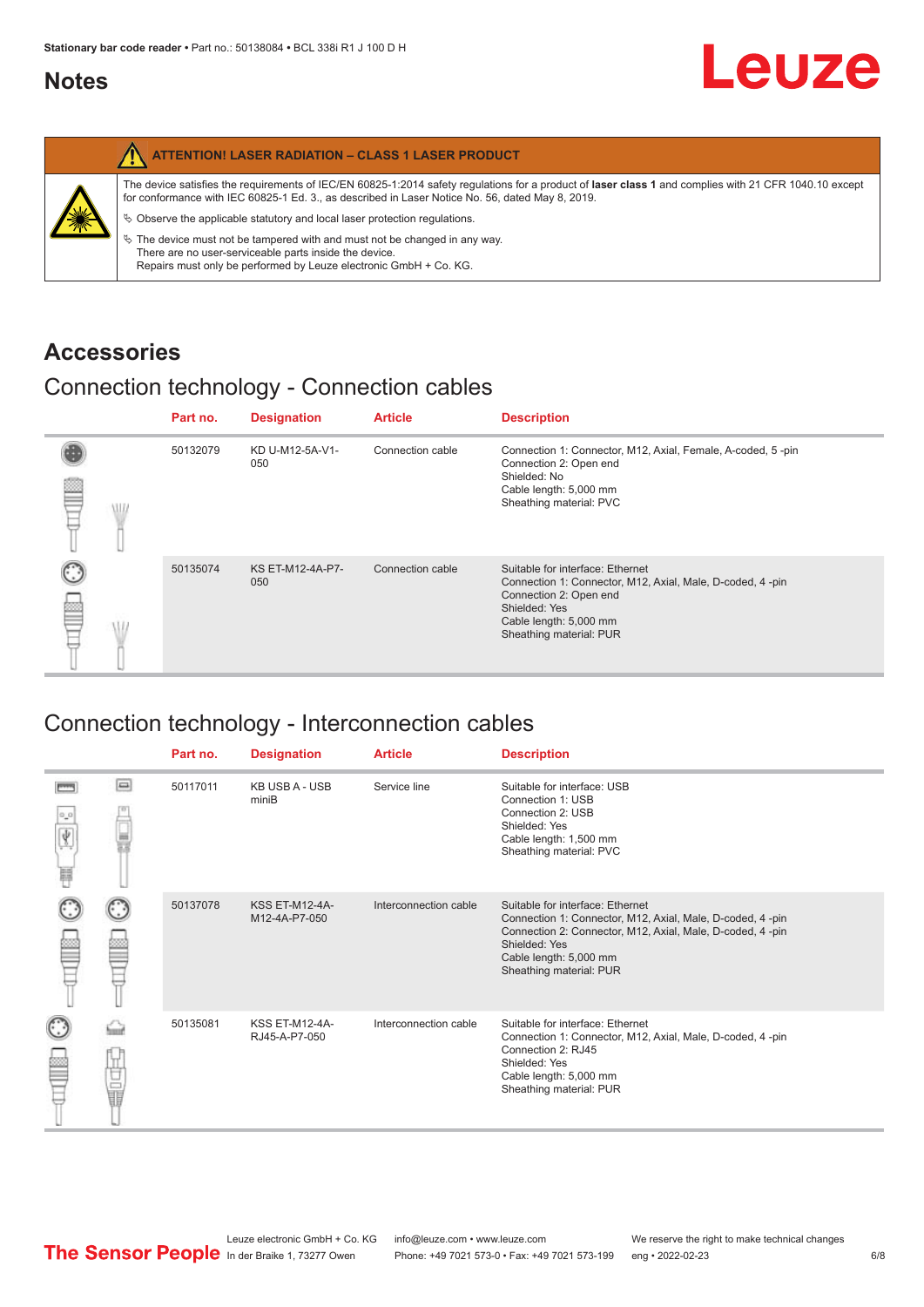## Leuze

#### **Accessories**

### Connection technology - Connection boxes

| Part no.   | <b>Designation</b> | <b>Article</b>  | <b>Description</b>                                                                                                                                         |
|------------|--------------------|-----------------|------------------------------------------------------------------------------------------------------------------------------------------------------------|
| 50134929 * | ME 338 103         | Connection unit | Suitable for: BCL 338i, BPS 338i<br>Suitable for interface: EtherCAT<br>Number of connections: 4 Piece(s)<br>Connection: Cable with connector, M12, 900 mm |
| 50134927 * | ME 338 104         | Connection unit | Suitable for: BCL 338i<br>Suitable for interface: EtherCAT<br>Number of connections: 5 Piece(s)<br>Connection: Cable with connector, M12, 900 mm           |
| 50134928 * | ME 338 214         | Connection unit | Suitable for: BCL 338i<br>Suitable for interface: EtherCAT<br>Number of connections: 5 Piece(s)<br>Connection: Cable with connector, M12, 600 mm           |
| 50134931 * | MK 338             | Connection unit | Suitable for: BCL 338i, BPS 338i<br>Suitable for interface: EtherCAT<br>Number of connections: 4 Piece(s)<br>Connection: Terminal                          |
| 50134930 * | <b>MS 338</b>      | Connection unit | Suitable for: BCL 338i, BPS 338i<br>Suitable for interface: EtherCAT<br>Number of connections: 4 Piece(s)<br>Connection: Connector, M12                    |

\* Necessary accessories, please order separately

#### Mounting technology - Mounting brackets

|              | Part no. | <b>Designation</b> | <b>Article</b>  | <b>Description</b>                                                                                                                                                                            |
|--------------|----------|--------------------|-----------------|-----------------------------------------------------------------------------------------------------------------------------------------------------------------------------------------------|
| $\sim$<br>ı. | 50121433 | BT 300 W           | Mounting device | Design of mounting device: Angle, L-shape<br>Fastening, at system: Through-hole mounting<br>Mounting bracket, at device: Screw type<br>Type of mounting device: Adjustable<br>Material: Metal |

#### Mounting technology - Rod mounts

| Part no. | <b>Designation</b> | <b>Article</b>  | <b>Description</b>                                                                                                                                                                                                                                                |
|----------|--------------------|-----------------|-------------------------------------------------------------------------------------------------------------------------------------------------------------------------------------------------------------------------------------------------------------------|
| 50121435 | BT 56 - 1          | Mounting device | Functions: Static applications<br>Design of mounting device: Mounting system<br>Fastening, at system: For 12 mm rod, For 14 mm rod, For 16 mm rod<br>Mounting bracket, at device: Clampable<br>Material: Metal<br>Tightening torque of the clamping jaws: $8 N·m$ |